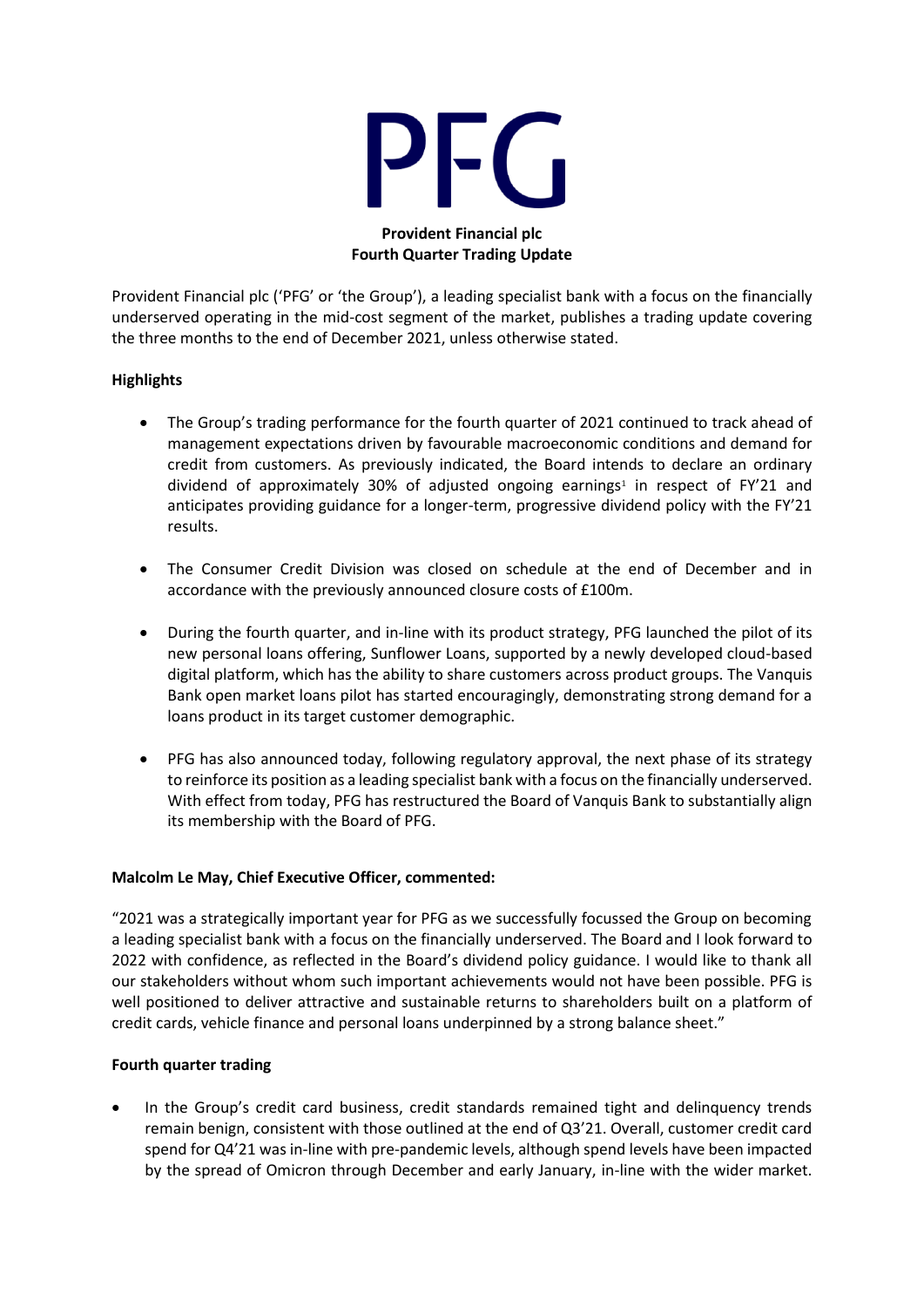The Vanquis Bank open market loans pilot has started encouragingly, demonstrating strong demand for a loans product in its target customer demographic.

- The Group's vehicle finance business, under the leadership of David Shrimpton (Managing Director), ended 2021 well with year-on-year growth in its customer numbers, customer feedback scores remaining positive and pricing of used vehicles at all-time highs. Arrears trends remained stable during the fourth quarter overall.
- As a result of the improved trading conditions in H2'21, the Board anticipates being able to release approximately £20m of Covid-19 macroeconomic related provisions as it reappraises the Group's coverage ratios.
- The Group continued to be underpinned by a strong balance sheet during Q4'21, which was further strengthened by a Tier 2 subordinated bond issuance in October 2021 for gross proceeds of £200m.
- The Group anticipates publishing its FY'21 results in early April, with the previously announced Capital Markets Day to follow during H1'22.

### **Product strategy**

As part of the Group's strategy to offer relevant products to its addressable market of approximately £16bn<sup>2</sup> in the UK, and to diversify its product offering, PFG is establishing an unsecured personal loan business under the leadership of Hamish Paton, current Managing Director of CCD. This includes an open market pilot for Vanquis Bank loans and the recently launched pilot for the Sunflower Loans product. The distinct products are designed to serve different customers with different risk profiles in the mid-cost segment. Both are currently in pilot phase and will be assessed at the end of the first quarter of 2022. PFG has invested in a highly scalable, cloud-based digital infrastructure known as 'Gateway' to initially support the new Sunflower Loans product. Gateway will also have the ability in the future to enable customers to access all of their products from a single mobile app. It will also enable PFG to configure and bring prospective products to market rapidly.

### **Governance strategy**

PFG announces the next phase of its strategy to reinforce its position as a leading specialist bank with a focus on the financially underserved. With effect from today, PFG has restructured the Board of Vanquis Bank to substantially align its membership with the Board of PFG. This is an important step in the execution of the Group's specialist bank strategy, which includes the wider use of retail deposit funding across the Group from H2'22. PFG believes that streamlining the Boards of the two legal entities in this way will create a simpler, more efficient Group governance structure, whilst streamlining and enhancing both PFG and Vanquis Bank's handling of corporate governance. Details of the changes are set out in the separate announcement also released today.

### **Enquiries:**

**Analysts and shareholders:**

Owen Jones, Group Head of Investor Relations, PFG 07341 007842 [Owen.jones@providentfinancial.com](mailto:Owen.jones@providentfinancial.com)